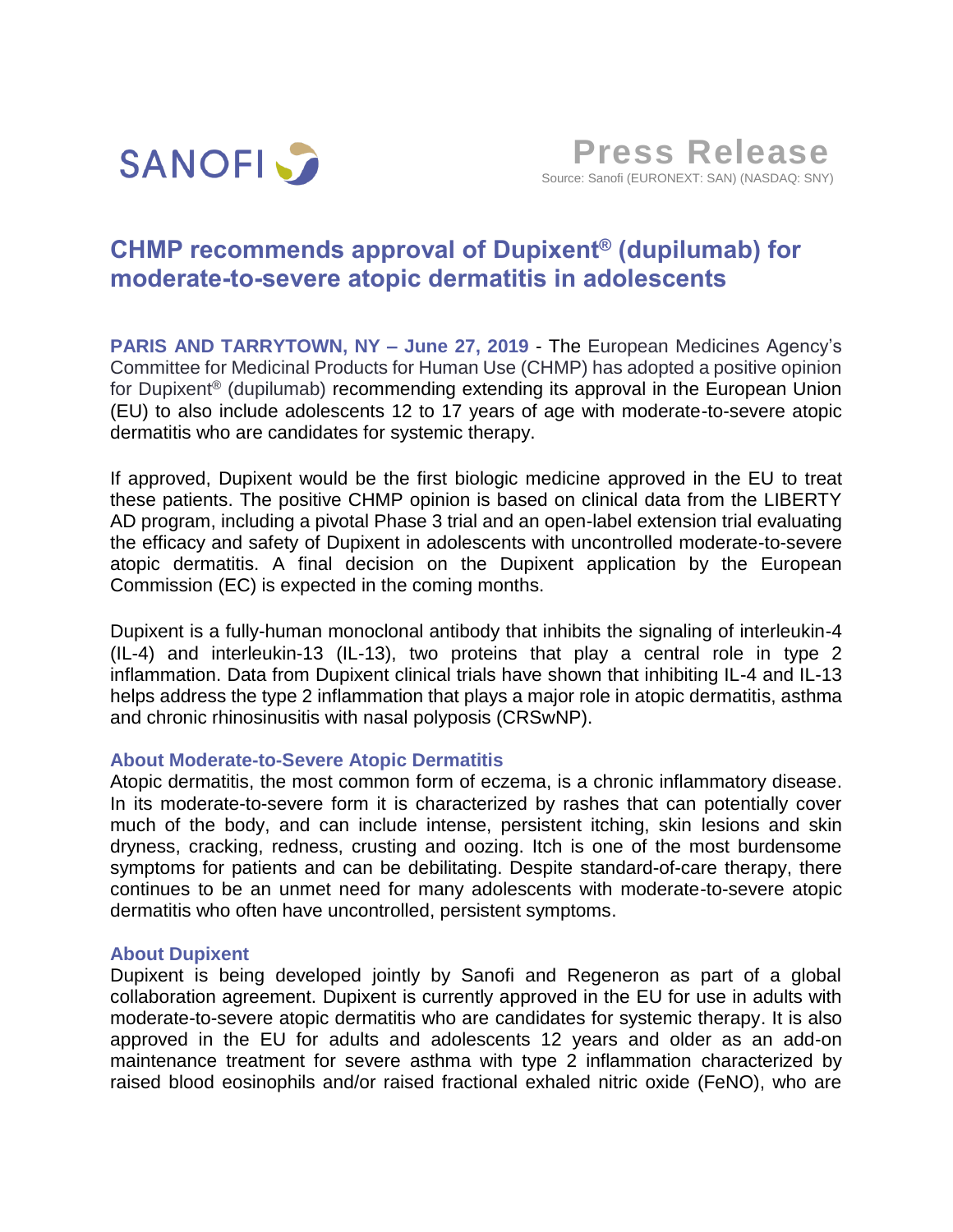inadequately controlled with high dose inhaled corticosteroid (ICS) plus another medicinal product for maintenance treatment.

Outside of the EU, Dupixent is approved for use in specific patients with moderate-tosevere atopic dermatitis and certain patients with asthma in a number of other countries around the world, including the U.S. and Japan. Dupixent is also approved in the U.S. for use with other medicines to treat CRSwNP in adults whose disease is not controlled and is currently under regulatory review for patients with CRSwNP in the EU.

## **About the Dupilumab Development Program**

In addition to the currently approved indications, Regeneron and Sanofi are also studying dupilumab in a broad range of clinical development programs for diseases driven by allergic and other type 2 inflammation including pediatric asthma and atopic dermatitis (6 to 11 years of age, Phase 3), pediatric atopic dermatitis (6 months to 5 years of age, Phase 2/3), eosinophilic esophagitis (Phase 3), chronic obstructive pulmonary disease (Phase 3) and food and environmental allergies (Phase 2). Dupilumab is also being studied in combination with REGN3500 (SAR440340), which targets IL-33. These potential uses are investigational and the safety and efficacy have not been evaluated by any regulatory authority.

## **About Regeneron**

Regeneron (NASDAQ: REGN) is a leading biotechnology company that invents life-transforming medicines for people with serious diseases. Founded and led for 30 years by physician-scientists, our unique ability to repeatedly and consistently translate science into medicine has led to seven FDAapproved treatments and numerous product candidates in development, all of which were homegrown in our laboratories. Our medicines and pipeline are designed to help patients with eye disease, allergic and inflammatory diseases, cancer, cardiovascular and metabolic diseases, neuromuscular diseases, infectious diseases and rare diseases.

Regeneron is accelerating and improving the traditional drug development process through our proprietary *VelociSuite®* technologies, such as *VelocImmune®* which produces optimized fully-human antibodies, and ambitious research initiatives such as the Regeneron Genetics Center, which is conducting one of the largest genetics sequencing efforts in the world.

For additional information about the company, please visi[t www.regeneron.com](http://www.regeneron.com/) or follow @Regeneron on Twitter.

## **About Sanofi**

Sanofi is dedicated to supporting people through their health challenges. We are a global biopharmaceutical company focused on human health. We prevent illness with vaccines, provide innovative treatments to fight pain and ease suffering. We stand by the few who suffer from rare diseases and the millions with long-term chronic conditions.

With more than 100,000 people in 100 countries, Sanofi is transforming scientific innovation into healthcare solutions around the globe.

Sanofi, Empowering Life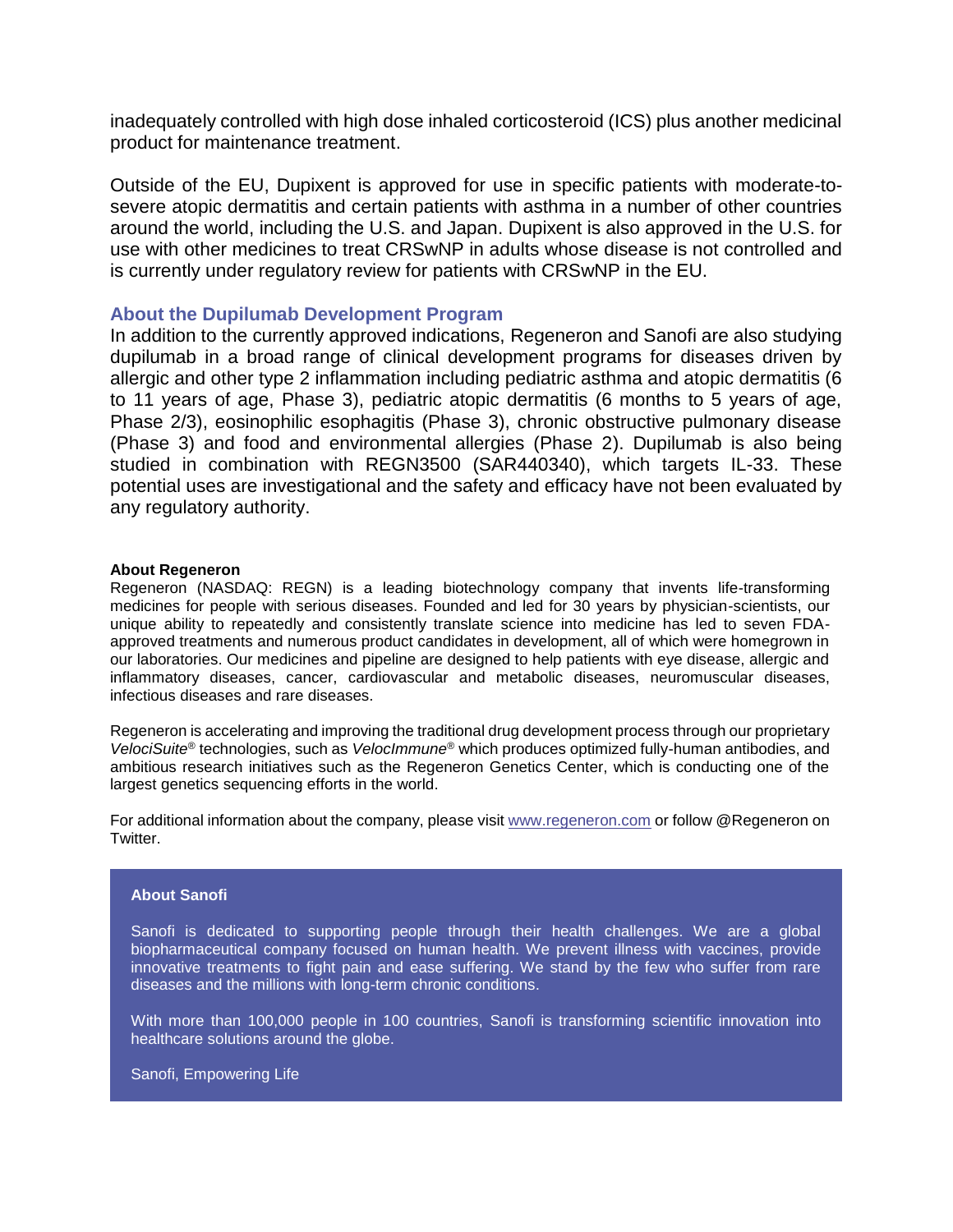**Sanofi Media Relations Contact** Ashleigh Koss Tel: +1 (908) 981-8745 [Ashleigh.Koss@sanofi.com](mailto:Ashleigh.Koss@sanofi.com)

**Regeneron Media Relations** Sharon Chen Tel: +1 (914) 847-5018 Sharon.Chen@regeneron.com **Sanofi Investor Relations Contact** George Grofik Tel.: +33 (0)1 53 77 45 45 [ir@sanofi.com](mailto:ir@sanofi.com)

**Regeneron Investor Relations** Justin Holko Tel: +1 (914) 847-7786 Justin.Holko@regeneron.com

#### *Sanofi Forward-Looking Statements*

This press release contains forward-looking statements as defined in the Private Securities Litigation Reform Act of *1995, as amended. Forward-looking statements are statements that are not historical facts. These statements include projections and estimates regarding the marketing and other potential of the product, or regarding potential future revenues from the product. Forward-looking statements are generally identified by the words "expects", "anticipates", "believes", "intends", "estimates", "plans" and similar expressions. Although Sanofi's management believes that the expectations reflected in such forward-looking statements are reasonable, investors are cautioned that forwardlooking information and statements are subject to various risks and uncertainties, many of which are difficult to predict and generally beyond the control of Sanofi, that could cause actual results and developments to differ materially from those expressed in, or implied or projected by, the forward-looking information and statements. These risks and uncertainties include among other things, unexpected regulatory actions or delays, or government regulation generally, that could affect the availability or commercial potential of the product, the absence of guarantee that the product will be commercially successful, the uncertainties inherent in research and development, including future clinical data and analysis of existing clinical data relating to the product, including post marketing, unexpected safety, quality or manufacturing issues, competition in general, risks associated with intellectual property and any related future litigation and the ultimate outcome of such litigation, and volatile economic conditions, as well as those risks discussed or identified in the public filings with the SEC and the AMF made by Sanofi, including those listed under "Risk Factors" and "Cautionary Statement Regarding Forward-Looking Statements" in Sanofi's annual report on Form 20-F for the year ended December 31, 2018. Other than as required by applicable law, Sanofi does not undertake any obligation to update or revise any forward-looking information or statements.*

#### **Regeneron Forward-Looking Statements and Use of Digital Media**

*This press release includes forward-looking statements that involve risks and uncertainties relating to future events and the future performance of Regeneron Pharmaceuticals, Inc. ("Regeneron" or the "Company"), and actual events or results may differ materially from these forward-looking statements. Words such as "anticipate," "expect," "intend," "plan," "believe," "seek," "estimate," variations of such words, and similar expressions are intended to identify such forward-looking statements, although not all forward-looking statements contain these identifying words. These statements concern, and these risks and uncertainties include, among others, the nature, timing, and possible success and therapeutic applications of Regeneron's products, product candidates, and research and clinical programs now underway or planned, including without limitation Dupixent® (dupilumab) Injection; the impact of the opinion adopted by the European Medicines Agency's Committee for Medicinal Products for Human Use discussed in this press release on the European Commission's decision regarding the Marketing Authorization Application for Dupixent for the treatment of adolescents 12 to 17 years of age with moderate-to-severe atopic dermatitis who are candidates for systemic therapy; the likelihood, timing, and scope of possible regulatory approval and commercial launch of Regeneron's late-stage product candidates and new indications for marketed products, including possible regulatory approval of Dupixent in the European Union discussed in this press release and possible regulatory approval of Dupixent in other jurisdictions and indications (such as for the treatment of pediatric asthma and atopic dermatitis, eosinophilic esophagitis, chronic obstructive pulmonary disease, food and environmental allergies, and other potential indications (as well as in combination with REGN3500)); unforeseen safety issues resulting from the administration of products and product candidates (such as Dupixent) in patients, including serious complications or side effects in connection with the use of Regeneron's product candidates in clinical trials; ongoing regulatory obligations and oversight impacting Regeneron's marketed products (such as Dupixent), research and clinical programs, and business, including those relating to patient privacy; determinations by regulatory and administrative governmental authorities which may delay or restrict Regeneron's ability to continue to develop or commercialize Regeneron's products and product candidates, including without limitation Dupixent; the availability and extent of reimbursement of the Company's products (such as Dupixent) from third-party payers, including private payer healthcare and insurance programs, health maintenance organizations, pharmacy benefit management companies, and government programs such as Medicare and Medicaid; coverage and reimbursement determinations by such payers and new policies and procedures adopted by such payers; uncertainty of market acceptance and commercial*